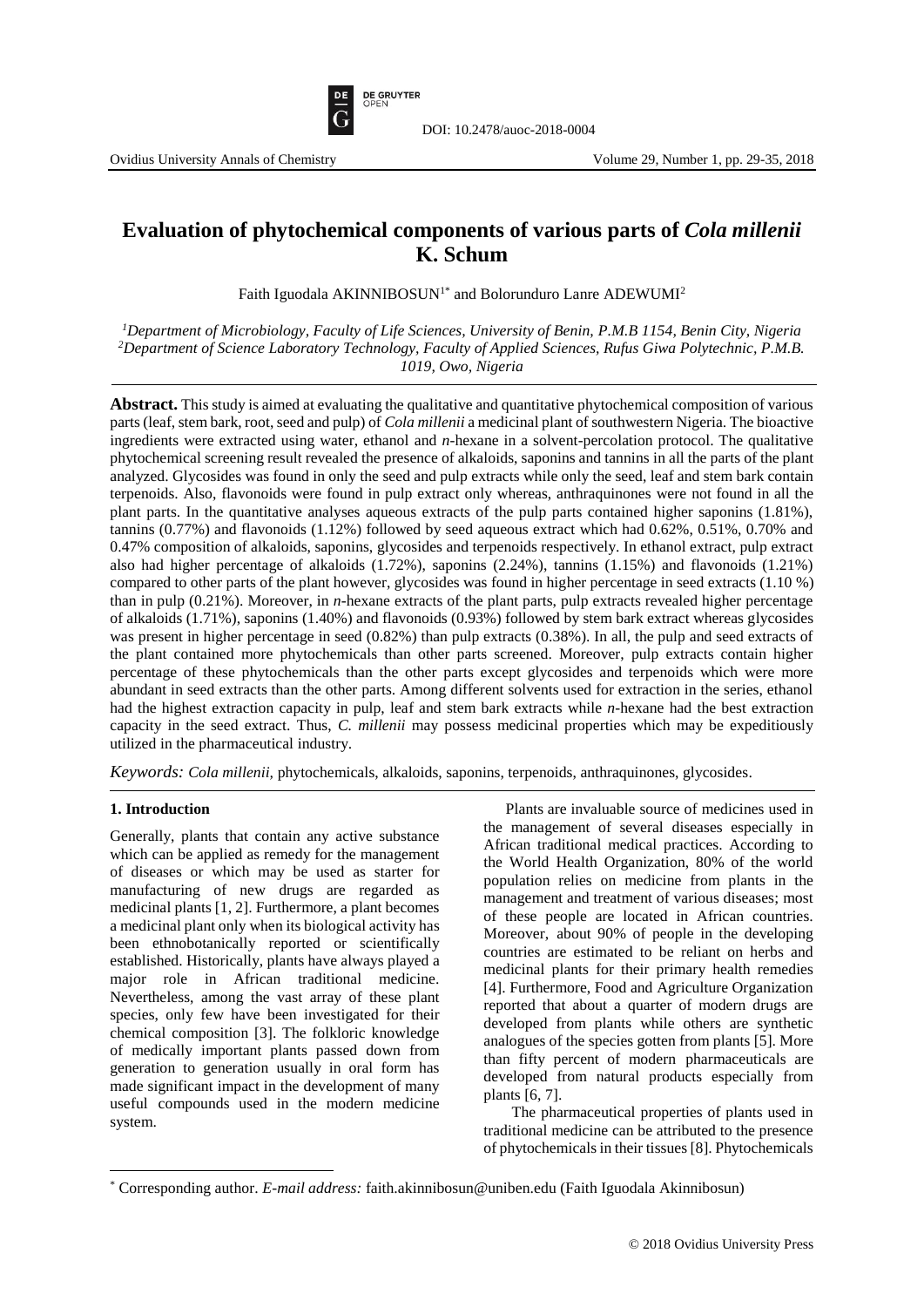are the natural compounds present in plants and they interact with nutrients and fibers to form an integral part of human immunity system against various diseases. Phytochemicals are grouped into primary and secondary metabolites, the primary metabolites include sugars, amino acids, proteins, etc. whereas secondary metabolites include alkaloid, flavonoids, steroids, saponin, terpenoids, phenolics, etc. [9]. These substances are reportedly produced by the plants as defense against infectious agents and herbivores as well as for synthesis of new compounds.

*Cola millenii* K. Schum is a small tree with a low crown of spreading branches and edible fruits found in rain forests. It grows to a height of between 4.5 m and 18 m, developing either a robust or slender stem with either sparse or bushy foliage. It belongs to the family *Sterculiaceae,* it is commonly called Monkey kola (English) and "obi-edun" by the Yorubas of southwestern Nigeria. In African traditional medicine, the leaves, flowers, stem and fruit follicles and the bark are used in folk medicine to prepare a tonic used as a remedy for dysentery, coughs, diarrhea, vomiting and chest complaints. In Nigeria, *C. millenii* is used generally in ethnobotany for the treatment of diarrhea and dysentery [10]. Among the Yorubas of South Western Nigeria, the leaves and fruits of *C. millenii* is used in the treatment of ringworm, scabies, gonorrhea, dysentery and opthalmia [11]. There have been reports of the antimicrobial activities of this plant against human pathogens [12]. Despite several reports about the phytochemical properties and extensive uses of *C. millenii* K. Schum in folk medicine, there is a dearth of information on the quantities or proportion of these phytochemicals in major parts of the plant. Therefore, this research is undertaken to determine the phytochemical composition of different parts of *Cola millenii.*

## **2. Experimental**

#### *2.1. Materials*

The high purity reagents were obtained from (Sigma-Aldrich Inc, Missouri, USA) being used as received without further purification.

#### *2.2. Collection and preparation of plant samples*

The leaf, root, stem bark and fruits of Monkey kola (*C. millenii*) were harvested fresh from the wild in a forest at Iyere, Owo local government, Ondo state. The plant materials were then authenticated at the Environmental Biology Unit of Science Laboratory Technology Department, Rufus Giwa Polytechnic, Owo and voucher specimens (CMP112IF - *C. millenii* fruit, CMP1122B - *C. millenii* stem bark, CMP1123R - *C. millenii* root and CMP1124L - *C. millenii* leaf) were deposited at the Department of Forestry Resources Technology, of the same institution. The seed and pulp were removed from the fruit manually using laboratory knife. Thereafter, the plant materials were washed thoroughly in distilled water and air dried for 21 days in the laboratory. The dried samples were then ground into powder with the aid of a mechanical grinder and were stored in clean air- tight containers, and kept in a cool, dry place until required for use.

#### *2.2. Extraction procedure*

100 g portion of the powdered samples was soaked in 300 ml of different solvents (acetone and ethanol) for 48 h with intermittent stirring using sterile spatula. Thereafter, extracts were filtered through filter paper into sterile containers and then dried using rotary evaporator at 50 $\,^{\circ}$ C.

#### *2.3. Qualitative phytochemical screening*

All the tests described below were carried out on the extracts using the methods described by Harborne [13], Trease and Evans [7], and Sofowora [2].

*2.3.1. Test for tannins.* 1 ml of the extract was boiled in 10 ml of water and then filtered. An observation of green color on addition of drops of 0.1% ferric chloride (FeCl3) confirms the presence of tannin.

*2.3.2. Test for saponins.* One portion of the extract was boiled in four part of water (1:4 v/v) followed by filtration. The filtrate was diluted with a little water and shaken for froth formation; olive oil was added to the mix and shaking continuously for 3 minutes. Appearance of emulsion confirmed the presence of saponins.

*2.3.3. Test for flavonoids.* 5 ml of the extract was mixed with 3 ml of 1% aluminum chloride  $(AICI<sub>3</sub>)$ . A portion of 5 ml of dilute ammonia and concentrated H2SO<sup>4</sup> solutions were added sequentially. The disappearance of yellow coloration indicated the presence of flavonoids.

*2.3.4. Test for terpenoids (Salkowski test).* 2 ml of chloroform were mixed with a 5 ml portion of the extract after which concentrated  $H_2SO_4$  solution was gently added. Presence of terpenoids was confirmed with the appearance of a red-brown color at the interface.

*2.3.5. Test for glycosides.* A portion of 3 ml of the plant extract was treated with 1 ml of glacial acetic acid containing one drop of ferric chloride followed by addition of concentrated  $H<sub>2</sub>SO<sub>4</sub>$  solution. The formation of violet-green layer underneath was taken as the positive test for the presence of glycoside.

*2.3.6. Test for alkaloids.* A 1:5 (v/v) mixture of the extract and 1% aqueous HCl was heated in water bath then filtered hot. The filtrate was diluted with water and 4 drops of Mayer's reagent was added. Conclusions were drawn based on color change.

*2.3.7. Test for anthraquinone.* The extract and benzene were mixed in ratio 1:2  $(v/v)$ , and then 10% NH<sup>3</sup> was added to the filtrate. Appearance of violet color after shaking of the mixture was taken as positive for the presence of anthraquinones.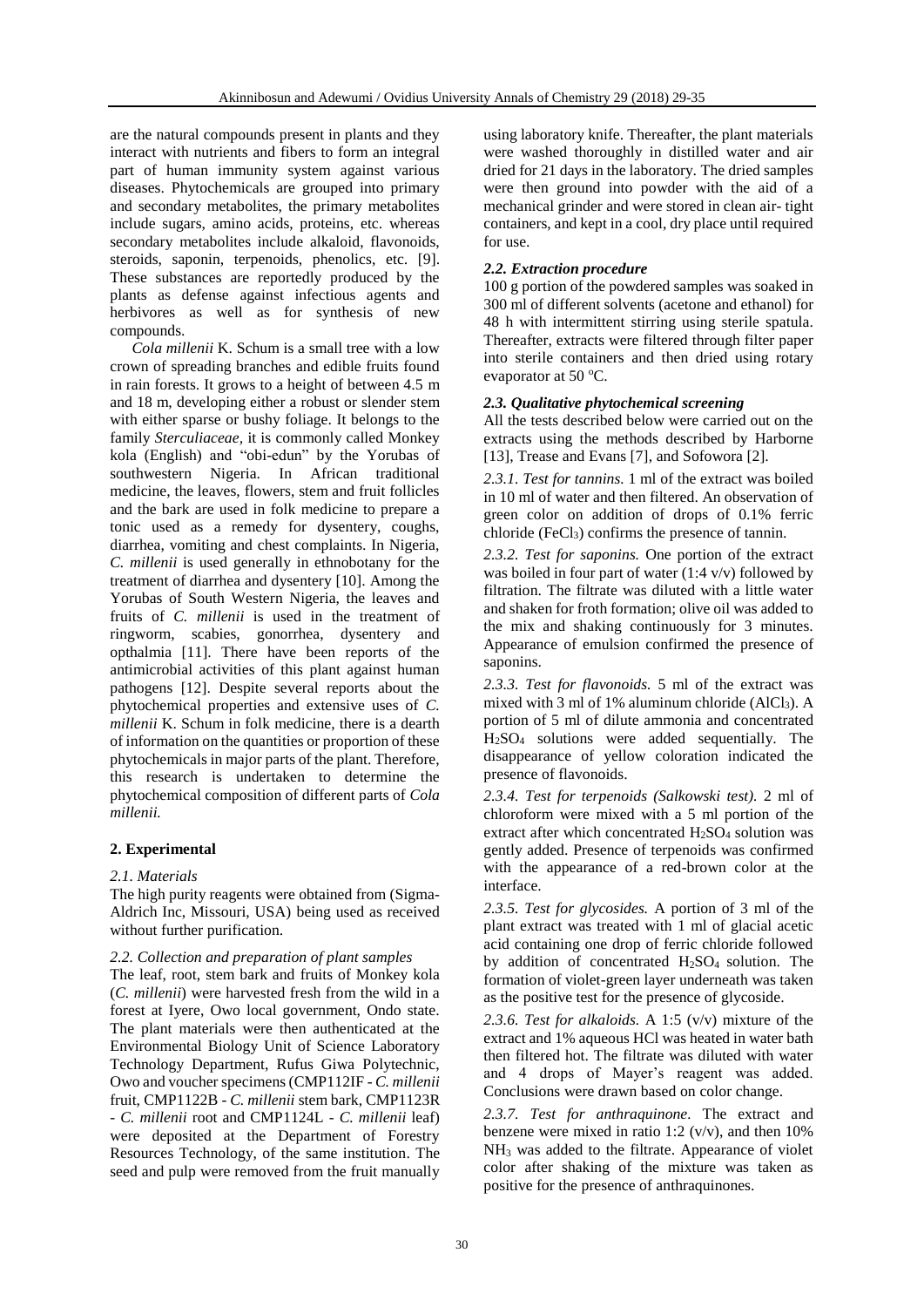#### *2.4. Quantitative phytochemical determination*

*2.4.1. Tannins*. A portion of the extract (2 g) was weighed into a beaker, 20 ml of methanol was added and homogenized by shaking. The beaker was sealed with Parafilm (Bemis Inc, USA) and heated in water bath at 80  $\mathrm{°C}$  for 1 h. The mixture was filtered using Whatman No. 1 filter paper into a volumetric flask then, 20 ml water, 2.5 ml Folin-Denis reagent and 10 ml of  $17\%$  Na<sub>2</sub>CO<sub>3</sub> were added and homogenized. This was made up to 100 ml with distilled water and left for 30 min to react. The absorbance of the tannic acid standard solution along with the sample was measured after color development using spectrophotometer (Buck Scientific 210VGP), at 760 nm [14]. The percentage of tannin was estimated by the formula:

$$
\% Phytochemical = \frac{A \times GF \times DF}{m \times 10,000}
$$
 (1)  
where: A = absorbance of sample;  
GF = gradient factor;  
DF = dilution factor;  
 $m =$  mass of sample [g].

*2.4.2. Determination of alkaloids*. A 2 g portion of finely ground sample and 1 g of magnesium oxide were mixed with absolute ethanol and then made up to 100 ml in a beaker. The mixture was digested in a boiling water bath for 2 h and then filtered immediately with the aid of a Buchner funnel. Further, the residue was re-digested for 45 min, thereafter, the alcohol was evaporated and water was added. After the removal of the alcohol, few drops of 10% hydrochloric acid was added. The solution was poured into a 250 ml volumetric flask then 5 ml each of zinc acetate solution and potassium ferrocyanide  $(K_4[Fe(CN)_6])$  solution were added and homogenized to give a uniform solution. The mixture was left to react for some minutes, and then filtered with Whatman paper. Afterwards, 10 ml of the filtrate was transferred into a separator funnel and the alkaloids extracted by vigorous agitation with five successive portions of chloroform. The precipitate gotten was dissolved in hot water and transferred into a Kjeldahl bottle while 0.20 g sucrose, 0.02 g selenium and 5 ml concentrated sulfuric acid were added for digestion to determine percentage nitrogen [14].

The alkaloids percentage was estimated by the formula:

$$
\% \text{ Alkaloids} = \%N \times 3.26 \qquad (2)
$$
\n
$$
\text{where: } \%N = \text{percentage nitrogen}
$$
\n
$$
3.26 = \text{constant.}
$$

*2.4.3. Determination of flavonoids*. A portion of 1 g of finely ground sample was dissolved in 80 ml of absolute ethanol in a beaker with continuous stirring. After, the mixture was filtered with Whatman filter paper and then made up to 100 ml with ethanol in a volumetric flask. 1 ml of this solution was measured into 50 ml volumetric flask and 0.5 g of magnesium with few drops of concentrated hydrochloric acid were added (magenta red coloration developed). To a fresh standard flavonoids solution (5 ppm) was added 0.5 g of magnesium and few drops of hydrochloric acid. Absorbance of the sample as well as that of standard solutions were measured on a digital Jenway V6300 spectrophotometer at a wavelength of 520 nm [14]. The percentage of flavonoids was calculated using Eq. 1.

*2.4.4. Determination of saponins.* A portion of 2 g of finely ground sample was dissolved with 100 ml isobutyl alcohol in a beaker and homogenized by shaking for a few hours on an automated shaker. The mixture was later filtered with Whatman filter paper into a clean beaker, 20 ml of magnesium carbonate was added and the mixture was re-filtered. 1 ml of the filtrate was added to 2 ml of  $5\%$  FeCl<sub>3</sub> solution in volumetric flask and made up to 50 ml with distilled water. This mixture was left for 20 min for development of red color. A freshly prepared standard saponin solution (0-10 ppm) was also treated with FeCl<sub>3</sub>. Thereafter, absorbance of the sample and standard saponins solutions were recorded in spectrophotometer at a wavelength of 380 nm.

The percentage of phytochemical was determined thus:

$$
\%Phy to chemical = \frac{A \times GF \times DF}{m \times 1000} \tag{3}
$$

where:  $A =$  absorbance of sample; *GF* = gradient factor; *DF* = dilution factor;  $m =$  mass of sample [g].

*2.4.5. Determination of glycosides.* A 10 ml portion of each of the extract was mixed with 50 ml of chloroform in a conical flask, the mixture was then shaken for 1 hours using automated shaker then filtered into a conical flask. 10 ml of mixture and 2 ml of pyridine and 2% sodium nitroprusside  $(Na<sub>2</sub>[Fe(CN)<sub>5</sub>NO])$  were added to the filtrate and vigorously shaken for a few minutes followed by addition of 3 ml of sodium hydroxide (NaOH) which leads to the development of brown-yellow coloration [14].

Glycoside standards which ranged from 0-5 mg/ml were prepared from 100 mg/ml stock glycoside standard. A series of fresh glycoside standards (0-5 mg/ml) were also treated with pyridine, sodium nitroprusside and NaOH like the test samples. Absorbance of the samples and the standards were read on a Spectronic 21D Digital spectrophotometer at a wavelength of 510 nm.

The percent of glucosides was estimated using Eq.

*2.4.6. Anthraquinones determination.* A 1 g portion of the sample was dissolved in 60 ml benzene in a beaker with continuous stirring and then filtered. 10 ml of the filtrate was measured into a volumetric flask where 0.2 zinc dust and 50 ml hot 5% NaOH solution were added successively. This was heated in a water bath for about 7 min and then quickly filtered and

3.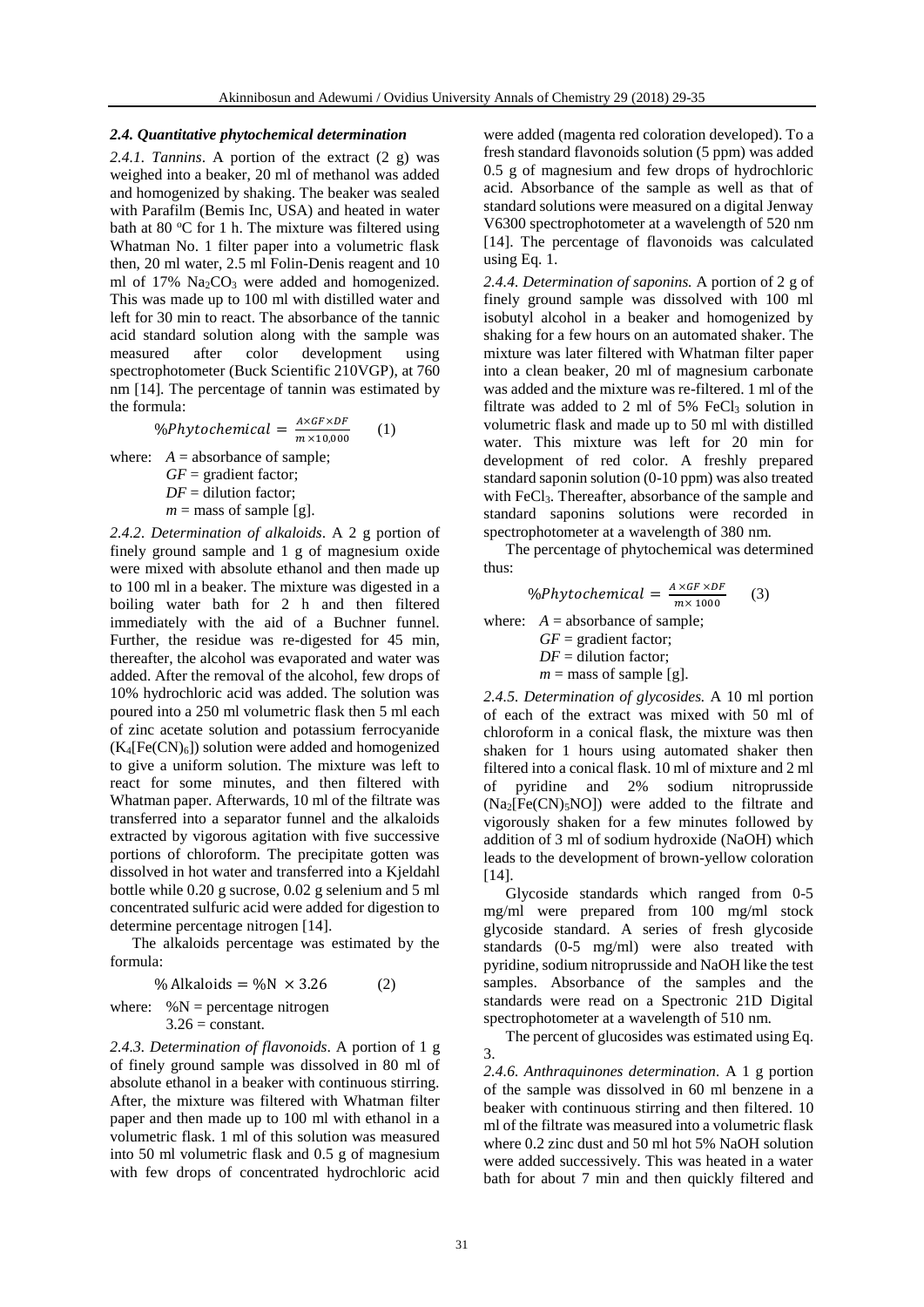washed once in water. The filtrate was re-heated with 50 ml of 5% NaOH until a red color was developed [14].

Fresh standard anthraquinone solution (0-5 mg/ml) was also treated 0.2% zinc dust and NaOH like the sample. The absorbance of both sample and the standard anthraquinone solutions were recorded through spectrophotometer (Buck Scientific 210VGP) at a wavelength of 640 nm and the percent anthraquinone was estimated using Eq. 1.

*2.4.7. Determination of terpenes.* 20 ml of methanol and chloroform mixture  $(1:2 \text{ v/v})$  was used to dissolve 1g of sample in a conical flask, this was homogenized and allow to react for about 20 min after which it was centrifuged at 1,000 rpm for 15 min. The precipitate was recovered by decantation and later re-washed with another 20 ml methanol-chloroform mixture and centrifuged.

The precipitate was later dissolved in 40 ml of 10% sodium dodecyl sulfate solution with the addition of 1 ml of  $0.01$  M FeCl<sub>3</sub>. The mixture was shaken and allowed to react for 30 min. The absorbance of the freshly prepared standard terpenes (0-5 mg/ml) solutions and that of the sample was read on spectrophotometer (Buck Scientific 210VGP) at a wavelength 510 nm [14]. The percent of terpenes was calculated using Eq. 1.

#### *2.5. Data analysis*

Data were recorded as mean ± standard error of mean (mean ± SEM). Significant difference between groups was tested using two-way analysis of variance and treatment means were compared with Duncan using SPSS version 17.0, while significance was taken at 95%.

## **3. Results and discussion**

#### *3.1. Results*

Preliminary phytochemical screening results of various parts of *Cola millenii* K. Schum is presented in Table 1 where it is revealed that the extracts contain alkaloids, saponins, tannins, glycosides, flavonoids and terpenoids whereas anthraquinones were not found in any of the plant parts analyzed. The pulp and seed extracts of the plant had the highest number (5) of the phytochemicals screened while the root extracts (3) had the least number of the phytochemicals. Among different solvents used for extraction in the series, ethanol had the highest extraction capacity in pulp, leaf and stem bark extracts while *n*-hexane had the best extraction capacity in the seed extract.

| Table 1. The qualitative phytochemical components of crude extracts of <i>Cola millenii</i> . |  |  |  |  |  |  |  |  |
|-----------------------------------------------------------------------------------------------|--|--|--|--|--|--|--|--|
|-----------------------------------------------------------------------------------------------|--|--|--|--|--|--|--|--|

| Phytochemical  | Leaf |    | <b>Stem bark</b> |                          | Root |                          | <b>Seed</b> |        |    | Pulp |    |    |      |                 |           |
|----------------|------|----|------------------|--------------------------|------|--------------------------|-------------|--------|----|------|----|----|------|-----------------|-----------|
|                | AE   | EE | <b>HE</b>        | AE                       | EE   | <b>HE</b>                | AE          | EE     | HE | AE   | EE | HE | AE   | EE              | <b>HE</b> |
| Alkaloids      | $^+$ |    | $\div$           |                          | ∸    | $\pm$                    | $^+$        | $\pm$  | ÷  | $^+$ | +  |    | $^+$ | $^+$            | $^+$      |
| Saponins       | $^+$ |    | $^+$             |                          |      |                          | $^+$        | $^{+}$ |    | $^+$ | +  |    | $^+$ | $^+$            | $^+$      |
| <b>Tannins</b> | ┶    |    | ÷                | $\overline{\phantom{a}}$ |      |                          | $^+$        | $\pm$  | ÷  | -    |    |    | $^+$ | $\pm$           |           |
| Anthraquinones |      | -  | ۰                | -                        | -    | -                        | -           |        | -  | -    | -  | -  |      |                 | -         |
| Glycosides     |      |    | -                | $\overline{\phantom{a}}$ | -    | -                        |             | -      | -  | -    |    |    |      | ┵               | $\pm$     |
| Flavonoids     |      |    | -                | -                        | -    | $\overline{\phantom{a}}$ | -           | -      | -  | -    |    |    | $^+$ | $^{\mathrm{+}}$ | $\pm$     |
| Terpenoids     |      |    | ÷                |                          |      |                          |             |        | ۰  | -    | -  |    |      | -               | -         |

Legend: ND = not detected; + = present; AE = aqueous extract; EE = ethanol extract; HE= *n*-hexane extract.

The results of quantitative evaluation of the phytochemicals in the different parts of the plant are presented in Figures 1 to 3. Fig. 1 shows that in aqueous extracts of the plant parts, saponins  $(1.81 \pm 0.01\%)$ , tannins  $(0.77 \pm 0.00\%)$  and flavonoids (1.12±0.01%) were present at a higher percentage in aqueous pulp extract of *Cola millenii* followed by seed aqueous extract which had  $0.62 \pm 0.00\%$ ,<br> $0.51 \pm 0.01\%$ ,  $0.70 \pm 0.01\%$  and  $0.47 \pm 0.01\%$ 0.70±0.01% and 0.47±0.01% composition of alkaloids, saponins, glycosides and terpenoids respectively.



Figure 1. Phytochemical composition (%) of *Cola millenii* aqueous extract.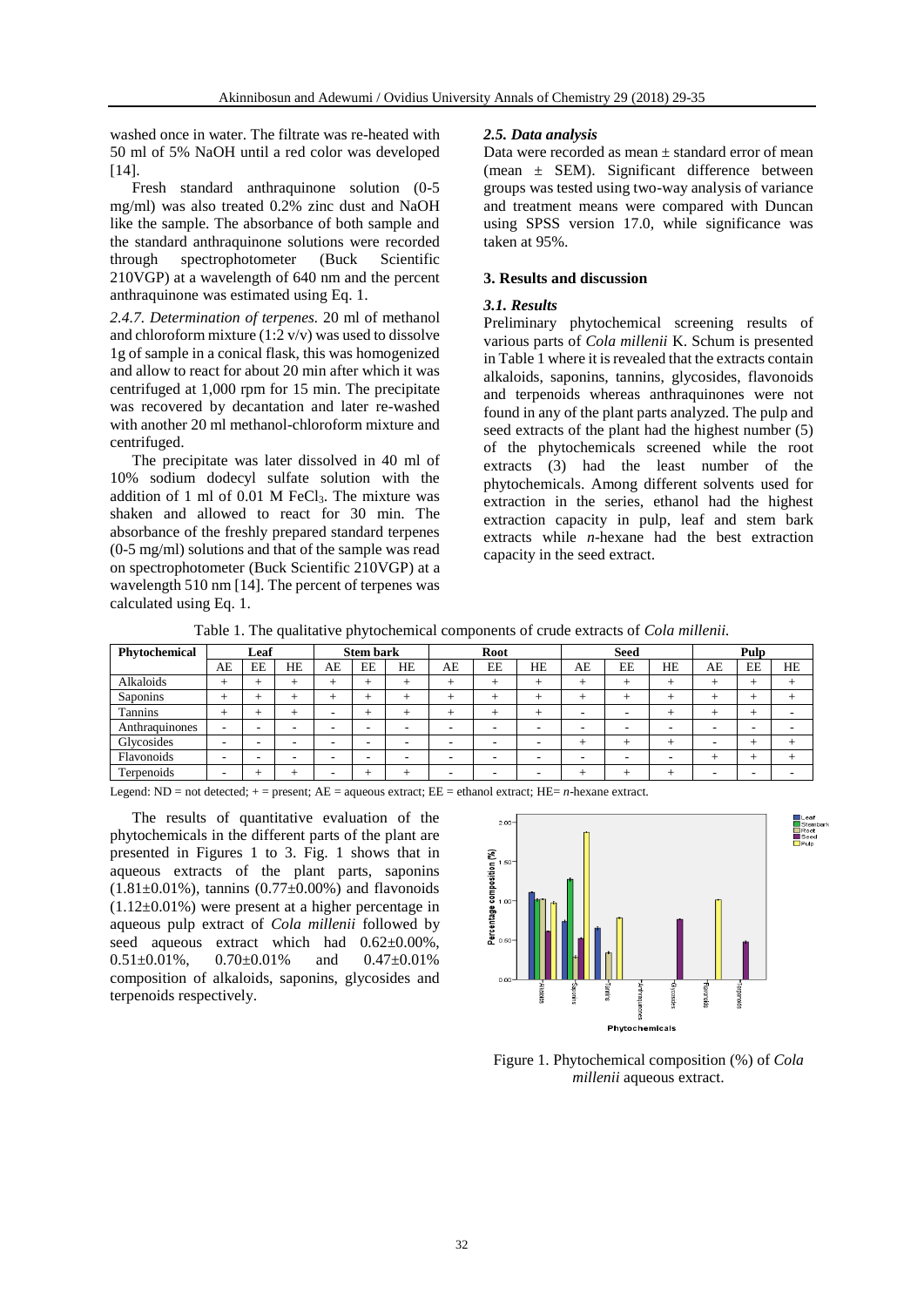

Figure 2. Phytochemical composition (%) of *Cola millenii* ethanol extract.

In crude ethanol extract of the *Cola millenii* parts, pulp extract contain higher percentage of alkaloids  $(1.72\pm0.01\%)$ , saponins  $(2.24\pm0.00\%)$ , tannins  $(1.15\pm0.02\%)$  and flavonoids  $(1.21\pm0.01\%)$ compared to other parts of the plant however, glycosides was found in higher percentage in seed extracts  $(1.10\pm0.00\%)$  than in pulp  $(0.21\pm0.00\%)$ .

In *n*-hexane extracts of the plant parts, pulp extracts contained higher percentage of alkaloids  $(1.71\pm0.00\%)$ , saponins  $(1.40\pm0.01\%)$  and flavonoids  $(0.93\pm0.00\%)$  followed by stem bark extract whereas glycosides was present in higher percentage in seed (0.82±0.00%) than pulp extracts (0.38±0.01%).



Figure 3. Percentage phytochemical composition of *Cola millenii n*-hexane extract.

#### *3.2. Discussion*

Phytochemicals are natural bioactive compounds produced by plants as secondary metabolites that work with nutrients to protect against pathogenic attacks. To survive in the harsh environment that plants live, they often synthesize various kinds of secondary metabolites that act to ameliorate such situations [15]. Nascimento *et al*. [16] reported that phytochemicals represents the most abundant and extensively distributed substances in the plant kingdom and that several plants and herb cells produce and father these range of medicinal phytochemicals. Cowan [17] and Cheeke [18] opined that some of the phytochemicals have great medicinal functions which play major roles in the new drug development process.

The presence of alkaloids, saponins, tannins, glycosides, flavonoids and terpenoids in seed and pulp of *C. millenii* in this present study is in consonance with the reports of earlier researchers [19, 20]. However, Ubon *et al*. [19] did not find flavonoids, tannins and anthraquinones in *C. millenii*  seed they examined while Giwa *et al*. [20] did not find flavonoid and anthraquinones in the seed and pulp of *C. millenii* they screened. Ajayi and Ojelere [21] also reported the presence of terpenoids in the seed of *C. millenii* which is in conformity with the result of this research.

On the basis of distribution, the phytochemicals were found in varying quantities in the plant parts examined. Alkaloids and saponins were found to be higher in all the plant parts compared with the other phytochemicals. The presence of these secondary metabolites in high proportions suggests that the plant parts may possess pharmacological properties since alkaloids and saponins are two of the most revered phytochemicals in plants.

Alkaloids are believed to be one of the most effective and therapeutically significant plant substances [22], they are reported to be pharmacologically active and their actions are felt in different parts of the body system such as the nervous system, blood vessels, promotion of diuresis, respiratory system, gastrointestinal tract, uterus, malignant diseases and malaria [7, 15]. This may explain the use of the plant parts especially the seed, pulp and leaf in treating several disease conditions [12, 23]. Alkaloids have analgesic, antiplasmodial and bactericidal effects [24] as well as marked physiological effects on animals [25]; this supports the folkloric use of the *C. millenii* pulp in treatment of various diseases in monkey.

Saponins have hypotensive and cardiac depressant properties according to Olaleye [26] and have been shown to possess beneficial properties by lowering the cholesterol level, have anti-diabetic and anticarcinogenic properties as well as being used as an expectorant and emulsifying agent [15, 27]. The high percentage of saponins in the leaf, stem bark, seed and pulp of *C. millenii* suggests that the plant may be useful in the treatment of diabetes and management of heart conditions.

The presence of tannins in high percentage in pulp and stem bark of the plant indicates that plant may be useful in the management of infectious diseases. Tannins are reportedly efficacious as antimicrobial agent [24] and to stop bleeding during circumcision. The skin regeneration actions of tannins could explain the usefulness of the plant wound healing [28].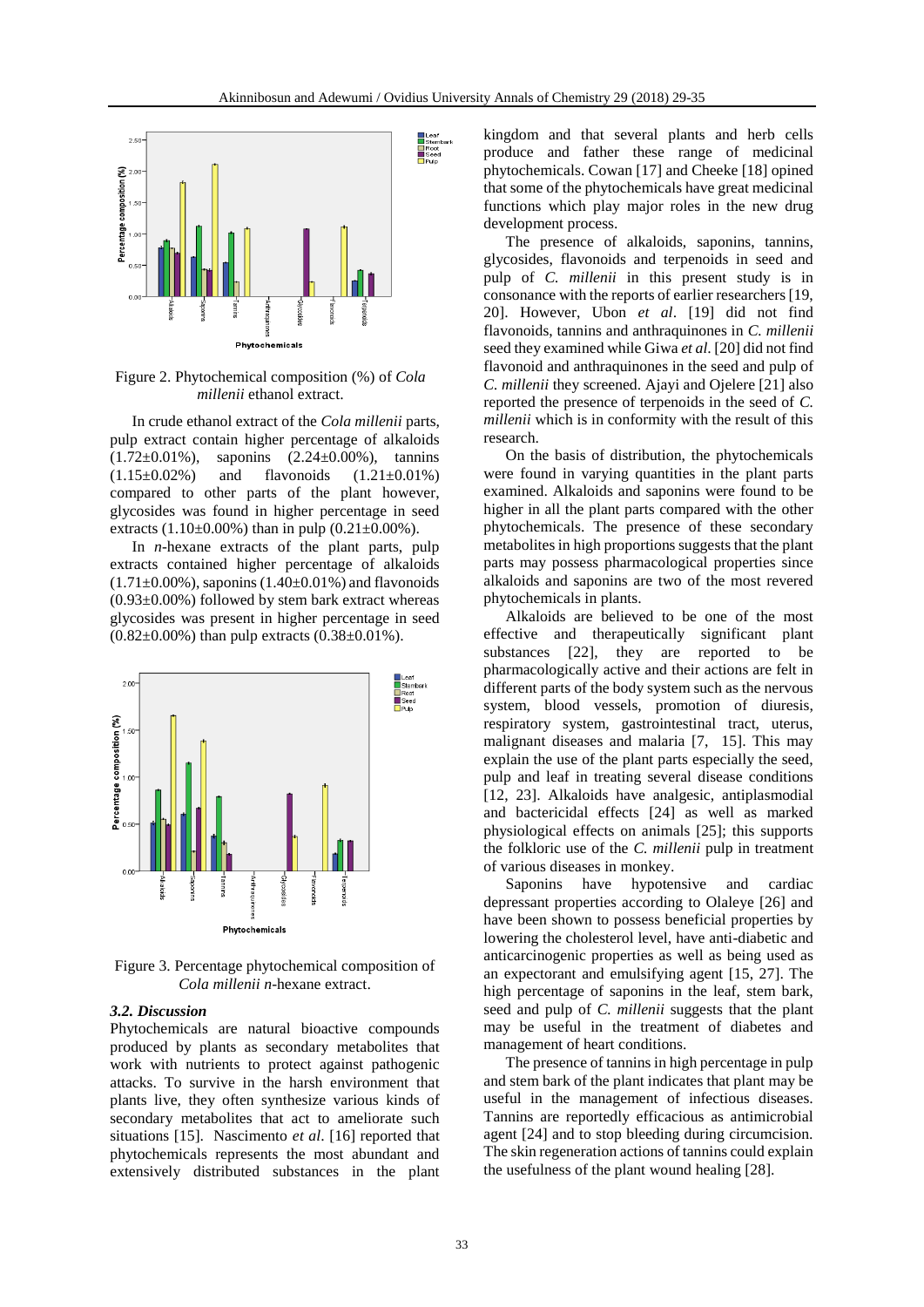Terpenoids were found in the leaf, stem bark and seed of *C. millenii*. They reportedly possess antihepatoxic properties, thus helping to prevent liver damage (cirrhosis); they equally have anti-microbial or anti-septic properties [15]. This suggests that the plant may be useful in the management of liver problems.

Interestingly, flavonoids was found only in the pulp extract of *C. millenii*, this is line with the reports of Ajayi and Ojelere [21], but at variance with the observation of Giwa *et al.* [19] who did not detect flavonoids in either seed or pulp extracts of *C. millenii* assayed. The presence of flavonoids in the pulp extracts of the plant is supported by earlier reports that flavonoids are found generally in plants. They are said to be produced by plants in response to microbial infection [15]. They are also known for their antioxidant, anticarcinogenic, antimicrobial and antitumor properties [29]. This may be an indication that *C. millenii* may possess the ability to boost the immune system.

Moreover, glycosides were found in seed and pulp of *C. millenii* albeit significantly high only in seed extract, this is in line with the reports of Giwa *et al*. [20], Ajayi and Ojelere [21] and Ubon *et al*. [19]. Glycosides are reported to possess clinical effects on congestive heart failure [15]. They are also said to be active on the heart muscles and increase renal flow (diuresis) [26]. All these are pointers to the potential ability of the plant part especially the seed to manage several degenerative diseases.

## **4. Conclusion**

From the foregoing, various parts of *Cola millenii* K. Schum contain alkaloids, saponins, tannins, glycosides, flavonoids and terpenoids whereas anthraquinones was not detected in plant's parts analyzed. The pulp and seed extracts of the plant contained more phytochemicals than other parts screened. Moreover, pulp extracts contain higher percentage of these phytochemicals than the other parts except glycosides and terpenoids which were more abundant in seed extracts than the other parts. Among different solvents used for extraction in the series, ethanol had the highest extraction capacity in pulp, leaf and stem bark extracts while *n*-hexane had the best extraction capacity in the seed extract. Thus, *C. millenii* may possess medicinal properties which may be expeditiously utilized in the pharmaceutical industry. However, there is need for further research to elucidate the chemical species present in the various parts of *C. millenii*.

**Conflicts of interest:** The authors declare no conflict of interest.

#### **References**

- [1]. S.P. Bako, M.J. Bakfur, I. John, E.I. Bala, Ethnomedicinal and phytochemical profile of some savanna plant species in Nigeria, International Journal of Botany 1 (2005) 147- 150.
- [2]. A. Sofowora, Medicinal plants and traditional medicine in Africa, 2nd edition, pp. 134 – 156, Spectrum Books Limited, Ibadan, Nigeria, 1993.
- [3]. F.B. Salisbury, C.W. Ross, Plant Physiology. pp. 357-407, Wadsworth, 1992.
- [4] World Health Organization, Traditional medicine – growing needs and potentials, WHO Policy Perspectives, 2002.
- [5]. Food and Agriculture Organization, Non-wood news: An Information bulletin on Non-wood forest products, p. 25, 2000.
- [6]. A.A. Elujoba, O.M. Odeleye, C.M. Ogunyemi, Traditional medical development for medical and dental primary health care delivery system in Africa, African Journal of Traditional Complementary and Alternative Medicine 2 (2005) 46-61.
- [7]. G. Trease, W.A. Evans, Textbook of pharmacognosy, 13th ed., pp. 19-21, Bailliere Tindall Ltd., London 1989.
- [8]. S.Q. Ayodele, The effects of herbal remedies. Paper presented at the 12th Annual Conference of the Botanical Society of Nigeria (BOSON), University of Lagos, pp. 21-29, 2003.
- [9]. A. Sumathi. Evaluation of physiochemical and phytochemical parameters of *Melia azedrach*. L leave (Meliaceae), International Journal of Pharmacy and Pharmaceutical Sciences 5 (2013) 104-107.
- [10]. K.A. Reid, A.K. Jager, M.E. Light, D.A. Mulholland, J.V. Staden, Phytochemical and pharmacological screening of *Sterculiaceae* species and isolation of antibacterial compounds, Journals of Ethnophamacology 97 (2005) 285–291.
- [11]. T. Odugbemi, Medicinal plants by species names: outlines and pictures of medicinal plants from Nigeria, p. 158, University of Lagos Press, 2006.
- [12]. M. Sonibare, O. Micheal, O. Oyedokun, O. Oluwadayo, Phytochemical and antimicrobial studies of four species of *Cola* Schott & Endl. (Sterculiaceae), African Journal of Traditional, Complementary and Alternative Medicines 6 (2009) 518-525.
- [13]. J. Harborne. Phytochemical Methods. In: Harborne, J. B. (Ed.), A Guide to Modern Techniques of Plant Analysis. p. 279, Chapman and Hall, London 1973.
- [14]. B.O. Opawale, A.M. Oyetayo, A.R. Agbaje. Phytochemical screening, antifungal and cytotoxic activities of *Trichilia heudelotii* Planc